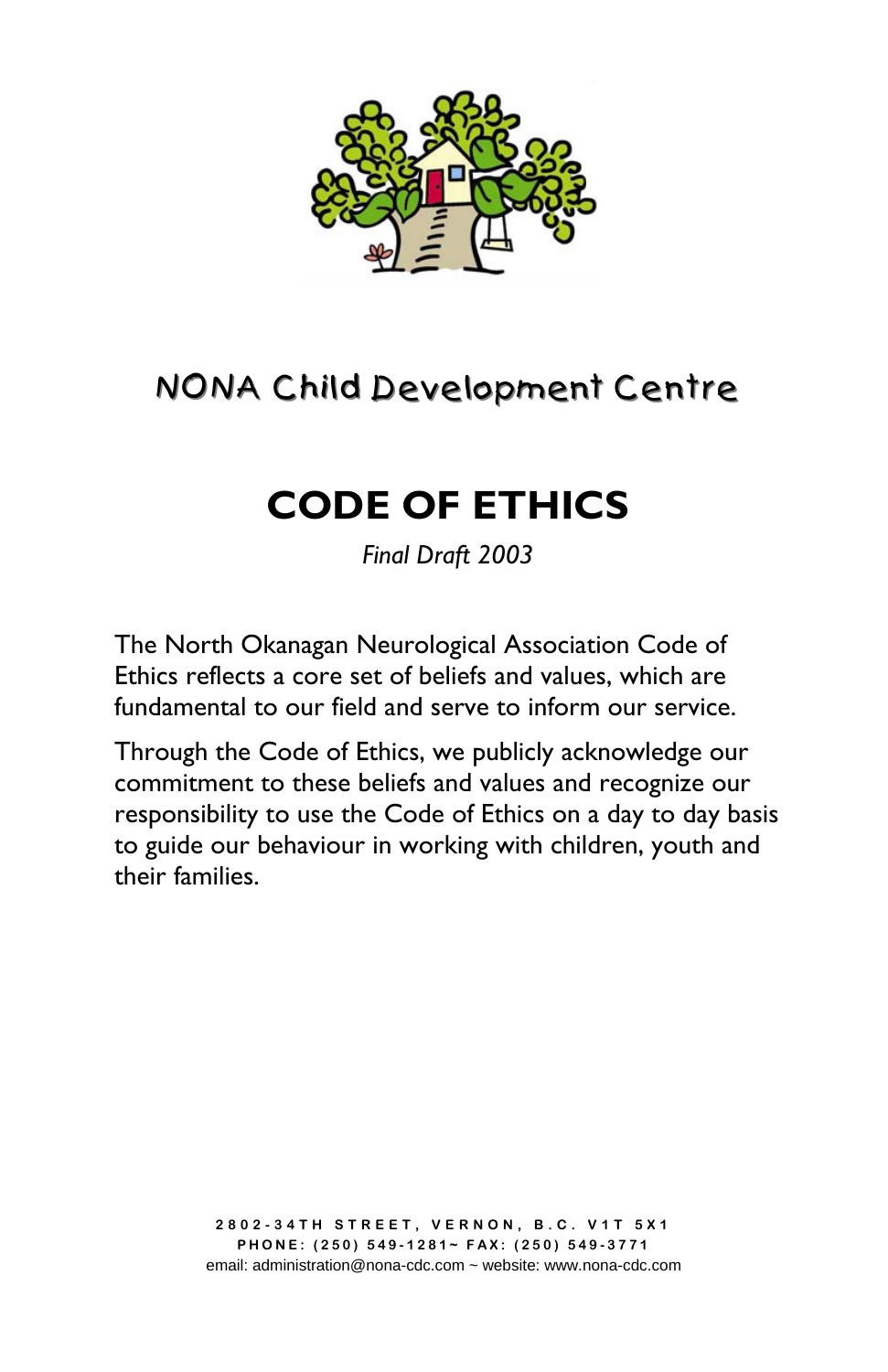# **RESPECT FOR THE DIGNITY AND RIGHTS OF PERSONS**

*General respect Privacy* 

## **INTEGRITY**

*General Integrity Confidentiality Informed consent Responsible record keeping and management Fair access* 

## **RESPONSIBLE RELATIONSHIPS**

*Child and Family Groups Colleagues Association Community* 

# **PROFESSIONAL COMPETENCE**

*Self Knowledge and Care Competence Professional Development Ethical Research Promoting ethical practice* 

*The Code is not, and cannot be, exhaustive. Its statements are general in nature, to be interpreted and applied in particular situations.*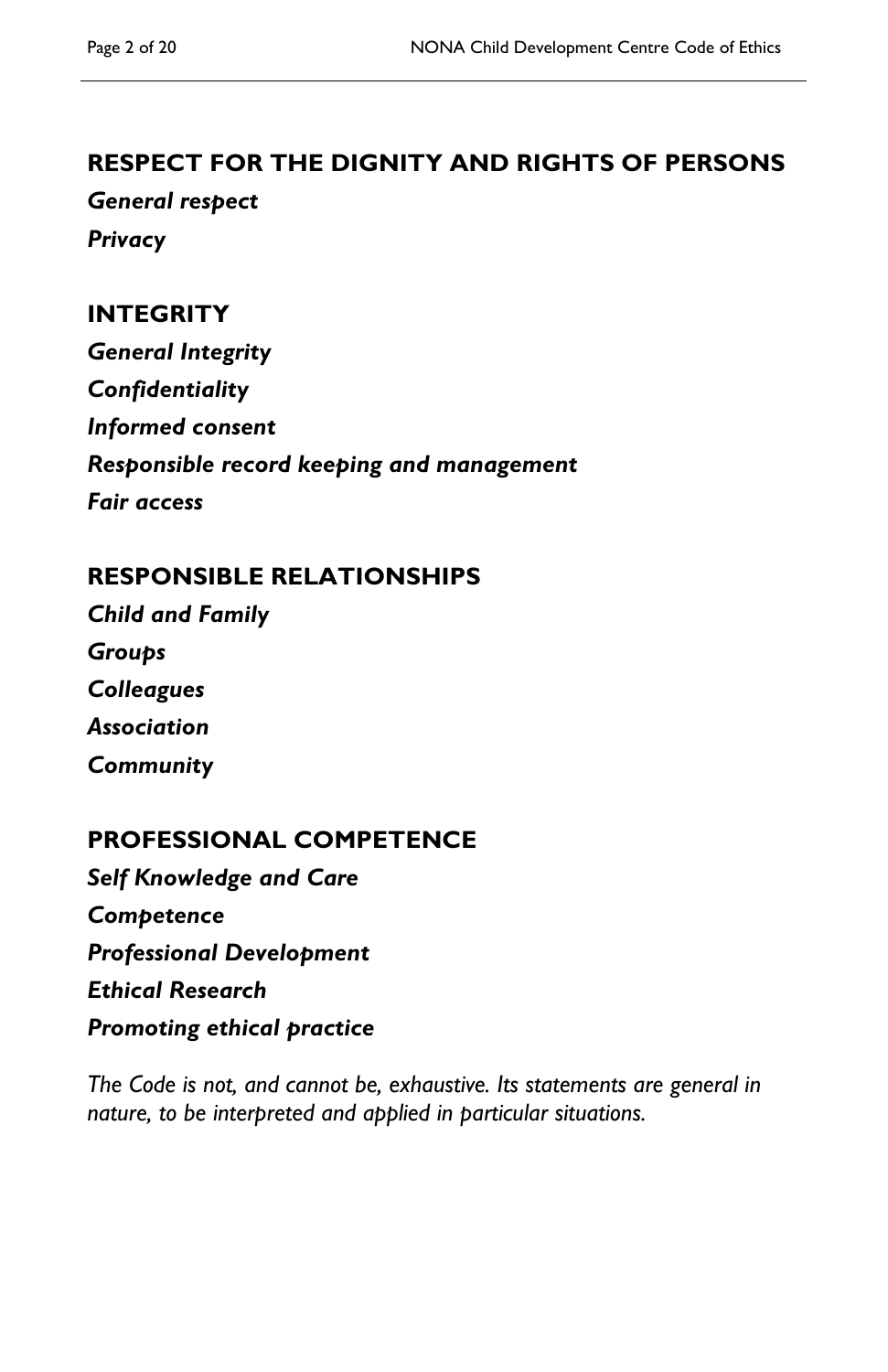# **RESPECT FOR THE DIGNITY AND RIGHTS OF PERSONS**

NONA personnel accept as fundamental the principle of respect for the dignity of all persons, subscribing to the ideal of non-discrimination. In adhering to this principle NONA personnel will:

#### *General respect*

- 1. Recognize and respect the uniqueness and the potential of each person.
- 2. Be accepting of all persons, respecting culture, nationality, ethnicity, colour, race, belief system, gender, sexual orientation, health status and socio-economic status.
- 3. Demonstrate respect for the dignity, worth, experience, and knowledge of all persons.
- 4. Use language that conveys respect for the dignity of others.
- 5. Acknowledge clients' rights to self-determination and autonomy, and the right to participate in decisions that affect them.
- 6. Respect families' child rearing values and their right to make decisions for their children.
- 7. Recognize families are the most important and constant factors in children's lives.
- 8. Abstain from all forms of harassment, including sexual harassment.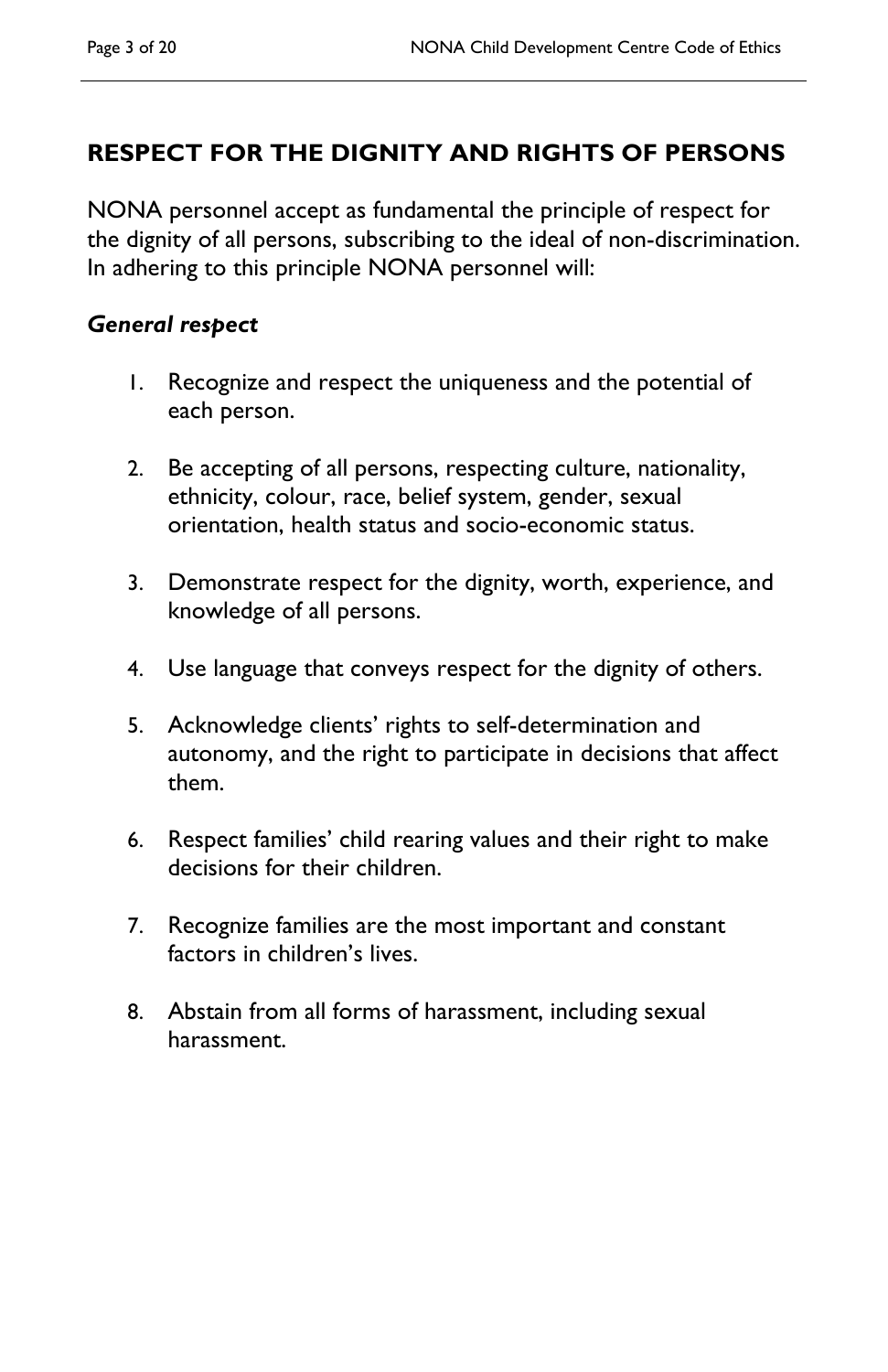### *Privacy*

- 9. Take care not to infringe on the personally, legally or culturally defined private space of individuals or groups unless explicit permission is granted to do so.
- 10. Collect only that information which is required for service provision, unless otherwise requested by the client, and record only that personal information necessary for continuous coordinated service.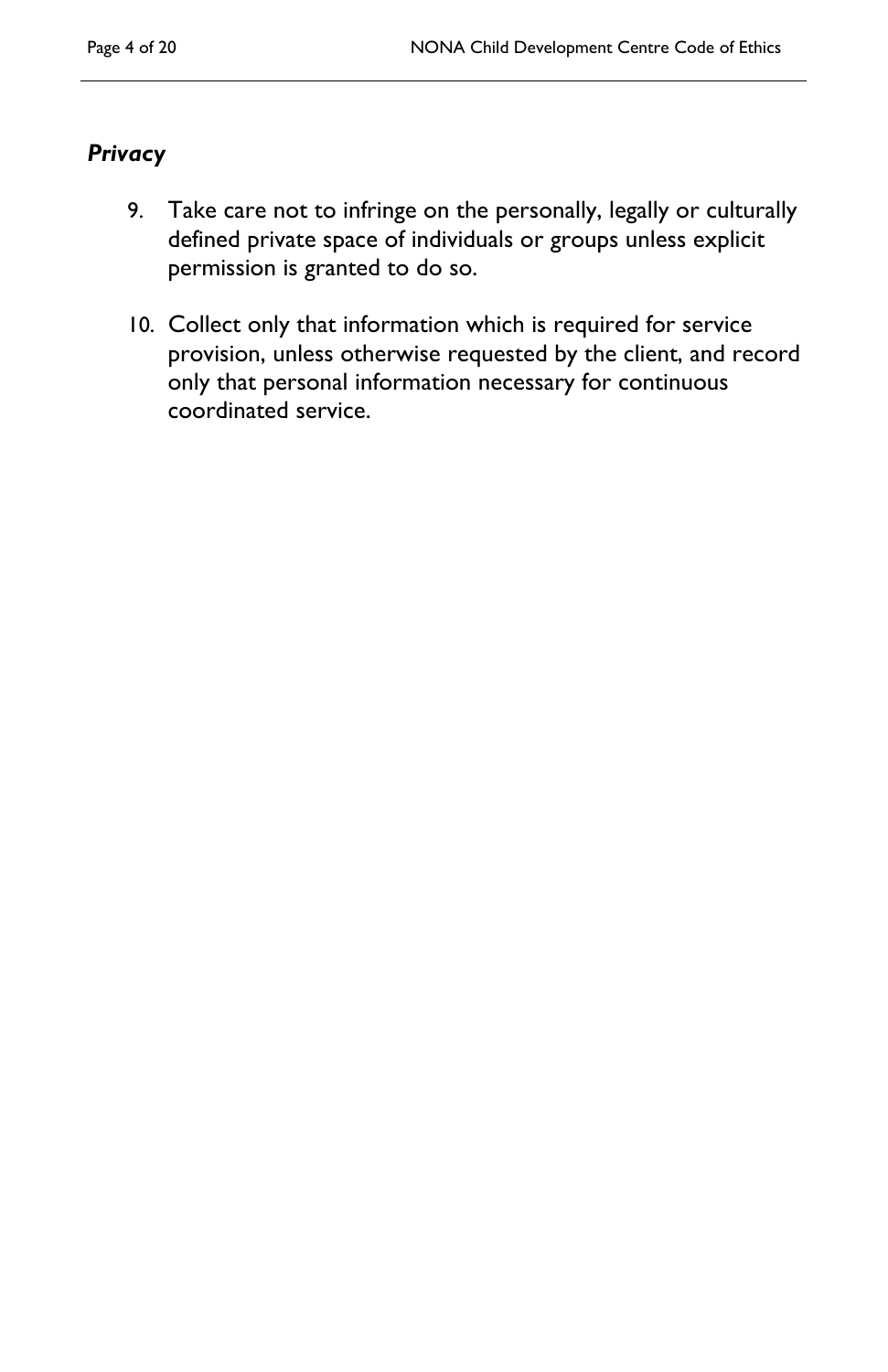# **INTEGRITY**

### *General Integrity*

NONA personnel will aspire to embody the qualities of integrity. These expectations include accuracy and honesty; straight-forwardness and openness; objectivity and the minimization of bias; and avoidance of conflicts of interest. NONA personnel will:

- 11. Support a climate of trust and forthrightness in the Association in which NONA personnel are able to speak and act in the best interest of children and families without fear of recrimination.
- 12. Not participate in, condone, or be associated with dishonesty, fraud, or misrepresentation.
- 13. Promote justice by treating others fairly and by the equitable allocation of goods and services
- 14. Represent accurately their own and other personnel's qualifications, education, experience, competence, and affiliations, in all spoken, written, or printed communication.
- 15. State honestly the efficacy of their services, and acknowledge the limitations of their knowledge, skills, and interventions, including the potential for harm.
- 16. Present instructional information accurately, avoiding bias in the selection and presentation of information, and publicly acknowledge any personal values or bias, which influence the selection and presentation of information.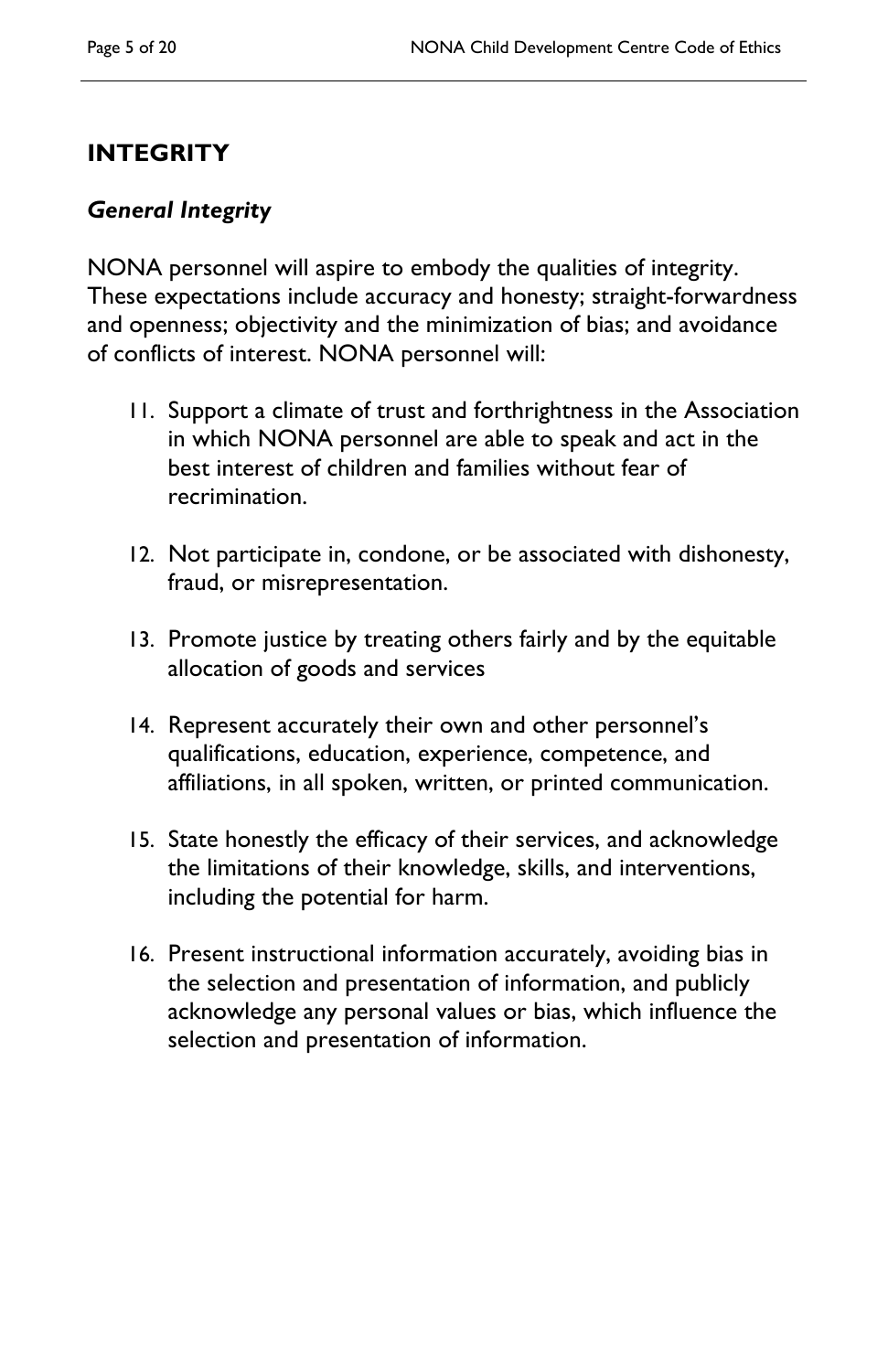# *Confidentiality*

The guarantee of confidentiality is imperative in facilitating an effective working partnership with Board, staff and families. NONA personnel will:

- 17. Maintain the confidentiality of information obtained in the course of professional dealings with Board, staff, children and families.
- 18. Recognise the legal limits to confidentiality and inform clients of the limits of confidentiality prior to providing services.
- 19. When the law requires disclosure of confidential information or in an ethical investigation, make reasonable effort to inform the individual prior to actual disclosure of file contents.
- 20. Exercise utmost discretion when providing information or recommendations about children, families or personnel when such information is solicited by authorized persons. Obtain consent from the parties concerned whenever practical, especially when such information may be prejudicial.
- 21. When working with groups, inform group members of the importance of maintaining confidentiality, and elicit an agreement to refrain from discussing the personal information of group members outside of the group.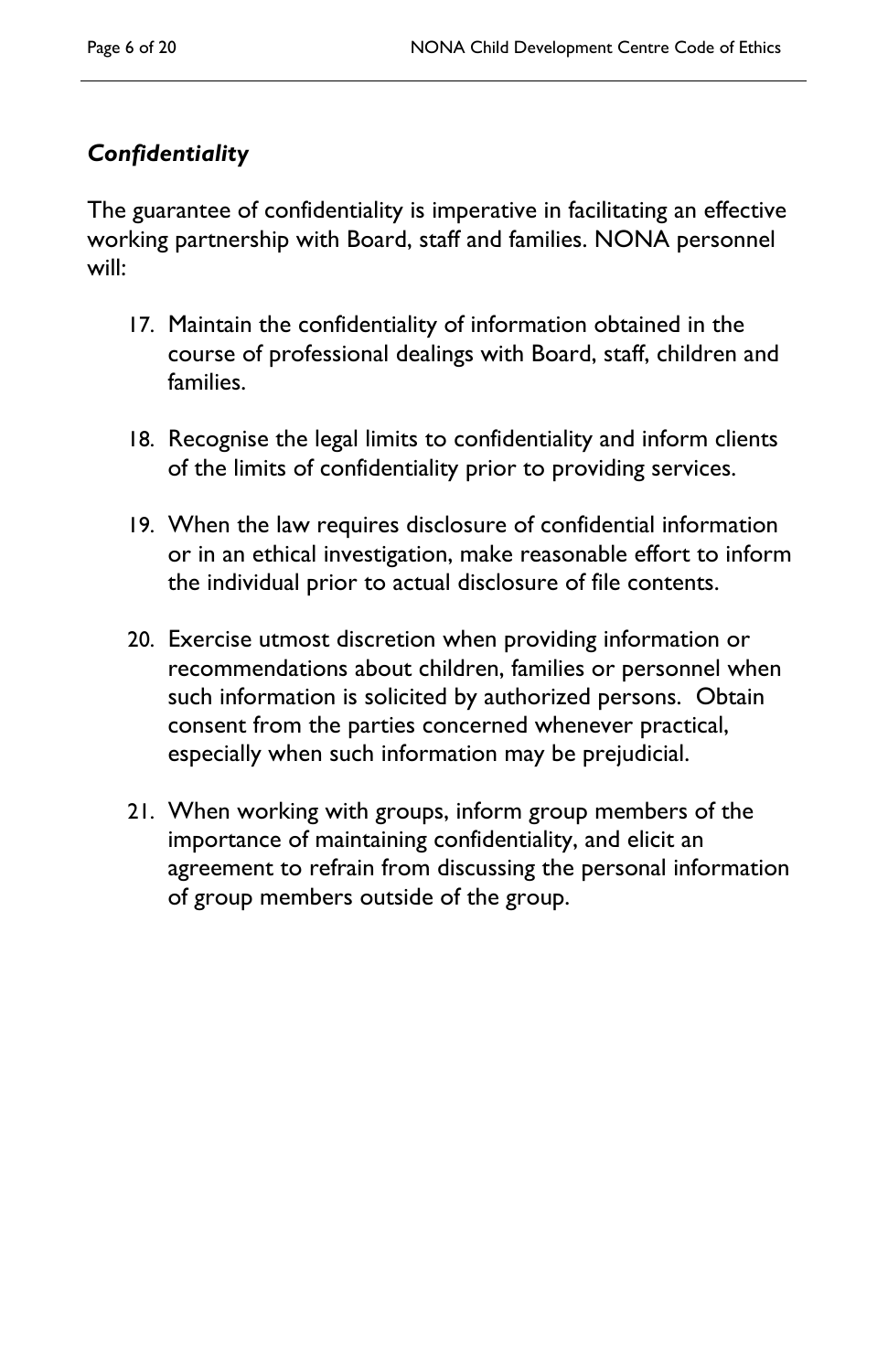## *Informed consent*

NONA personnel will uphold the client's right to informed consent, that is the client's full and active participation in decisions that affect them, and freedom of choice based on the information shared. NONA personnel will:

- 22. Ensure that informed consent is obtained from clients or their legal guardians before commencing service.
- 23. Provide, in obtaining informed consent, as much information as a reasonable or prudent person would want to know before making a decision or consenting to an activity.
- 24. Provide, in obtaining informed consent, information in the language or form of communication, which the person understands.
- 25. Establish and use signed consent forms which specify the dimensions of informed consent, or which acknowledge that such dimensions have been explained and are understood.
- 26. Recognise that informed consent is the result of a process of reaching an agreement to work collaboratively, rather than of simply having a consent form signed.

#### *Responsible record keeping and management*

- 27. Maintain responsibility for the confidential handling and storage of active and/or outdated participant records.
- 28. Inform clients of (a) the purpose for obtaining personal information, (b) who will have access to the information, (c) how it will be stored, and (d) the right of the client to have access to the information in their record*.*
- 29. Ensure that the contents of records are in the best interest of the client, that they contain nothing defamatory, and that they are professionally written.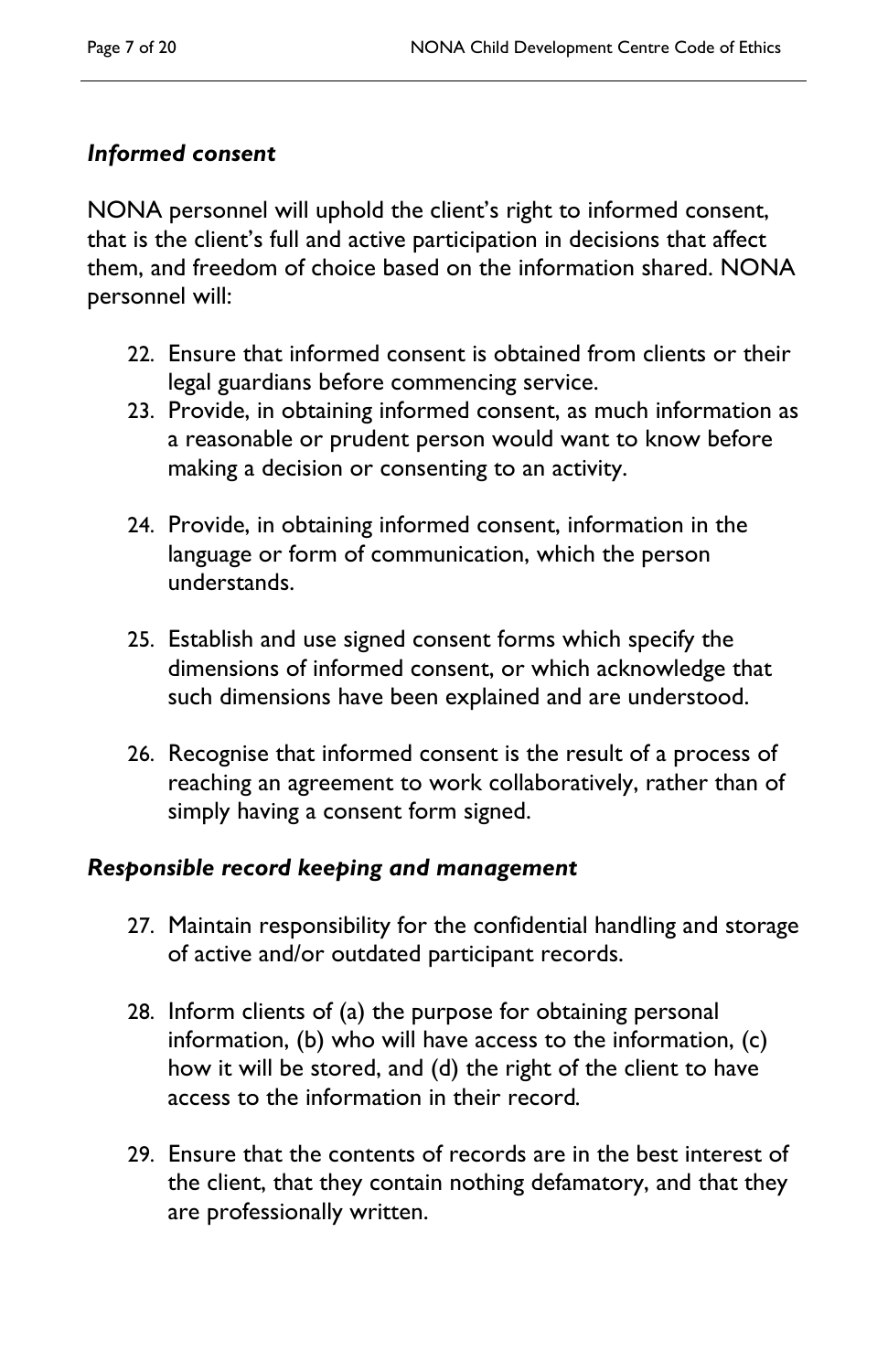#### *Fair access*

30. Inform clients, as appropriate, about their right to read and have a copy of the information in their file, in accordance with federal and provincial legislation.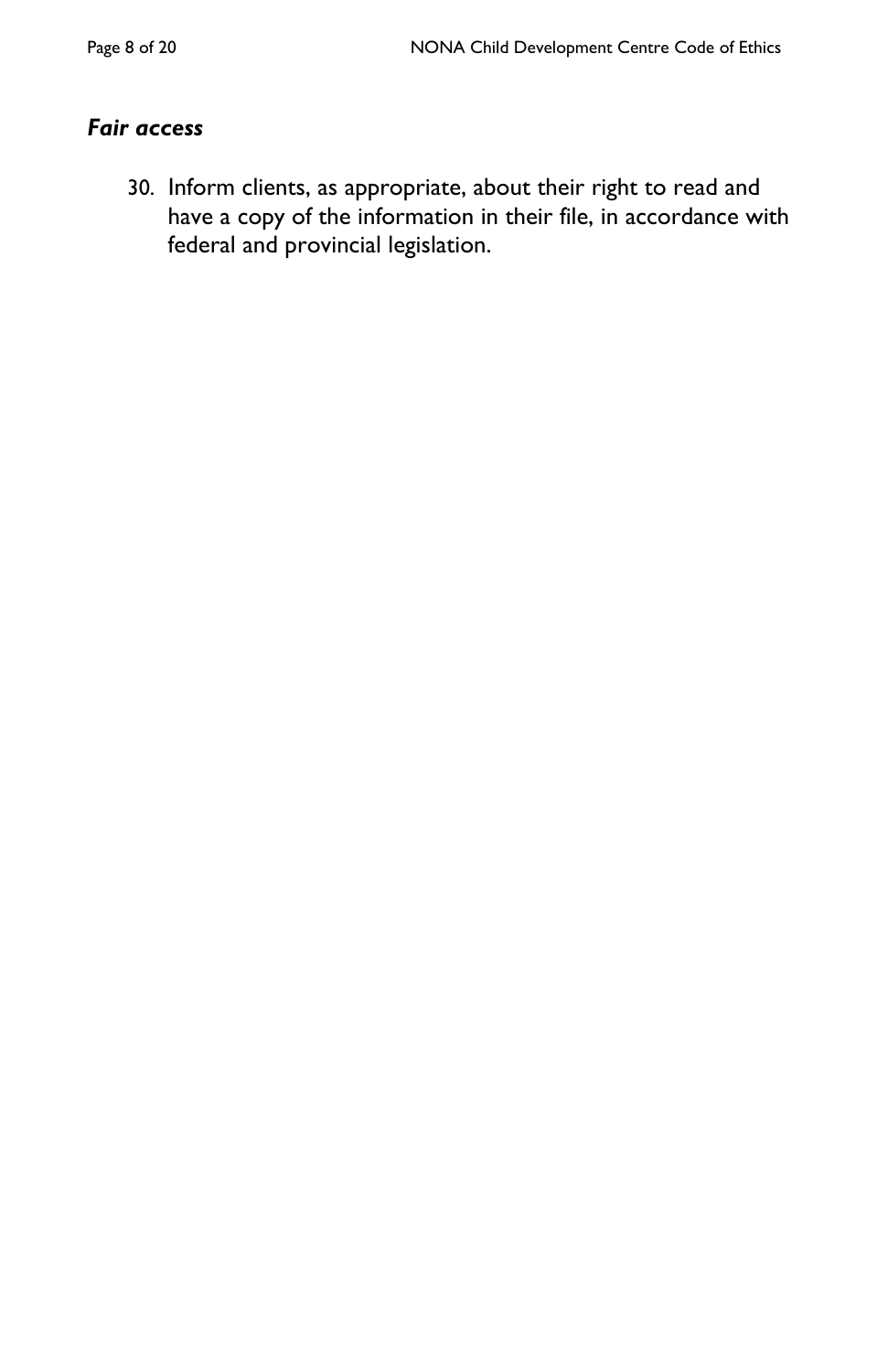# **RESPONSIBLE RELATIONSHIPS**

NONA personnel accept as fundamental an active concern for the welfare of any individual, family, group, or community with whom they relate, directly or indirectly. NONA personnel will:

## *Child and Family*

- 31. Develop relationships of trust with families they serve.
- 32. Involve individuals (colleagues, parents and clients) in decisions concerning the child.
- 33. Be sensitive, knowledgeable and pro-active in supporting each family's experience of caring for a child or youth with disabilities.
- 34. Not become involved in a participant's personal affairs that are not relevant to the service being provided.
- 35. Advise the client/family and provide the option of referral and / or ending the relationship, when it is reasonably clear that the client is not benefiting from the service.
- 36. Give reasonable notice to the client/family before discontinuing any service.
- 37. Not initiate or participate in intimate or sexual relationships with clients and/or their family members during or outside of work hours.
- 38. Not exploit any relationship for personal benefit, gain or gratification or further political, or business interests at the expense of the best interests of their clients, other staff or Board
- 39. Be acutely aware of the potential difficulties and challenges of dual relationships (e.g., with students, employees, or clients) and other situations that might present a conflict of interest or which might reduce their ability to be objective or unbiased.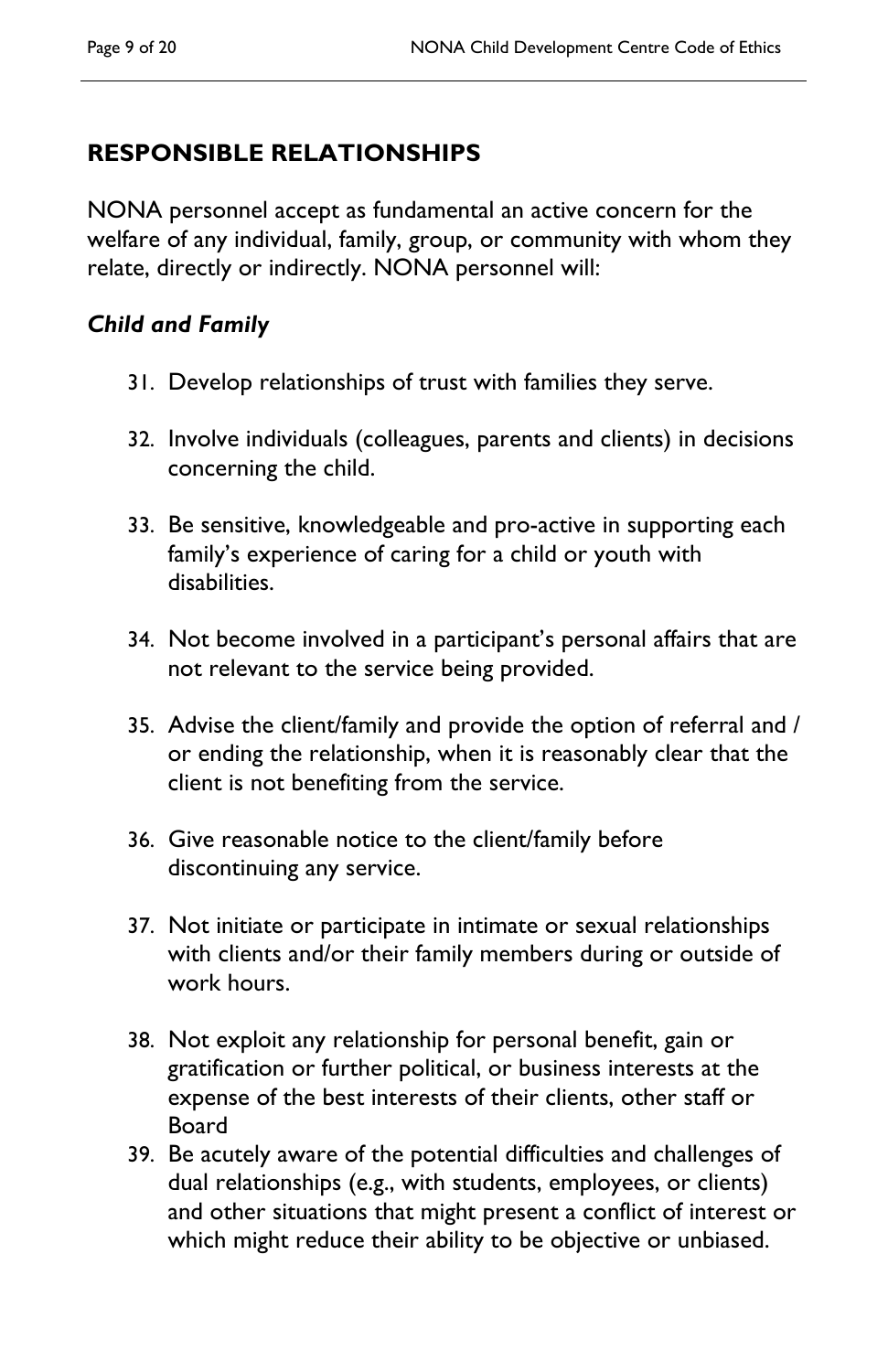- 40. Inform all parties, if a real or potential conflict of interest arises, of the need to resolve the situation in accordance with the principles of Respect and Integrity, and take all reasonable steps to resolve the issue.
- 41. Take appropriate steps to avoid doing harm to children and families, students, colleagues, and others.
- 42. Accept responsibility for the consequences of their actions, including the responsibility to correct any harm done in the course of practice
- *43.* Accept from clients only gifts of minimal monetary value. When offered a gift by a client, personnel would consider the possible consequences of accepting or refusing the gift and make a decision in accordance with the principles of Respect and Integrity. When refusing a gift, personnel would make reasonable attempts to explain the reasons for his/her decision to the client.

#### *Groups*

- 44. NONA personnel have a responsibility to screen prospective group members for groups, especially when the group goals focus on self-understanding and growth through selfdisclosure. NONA personnel ensure there is professional assistance available to clients during and following the group experience.
- 45. In a group setting, NONA personnel are expected to set the norm of confidentiality regarding all group participant disclosures.
- 46. In a group setting, NONA personnel are responsible for protecting the individual members from physical and/or psychological trauma resulting from interactions within the group.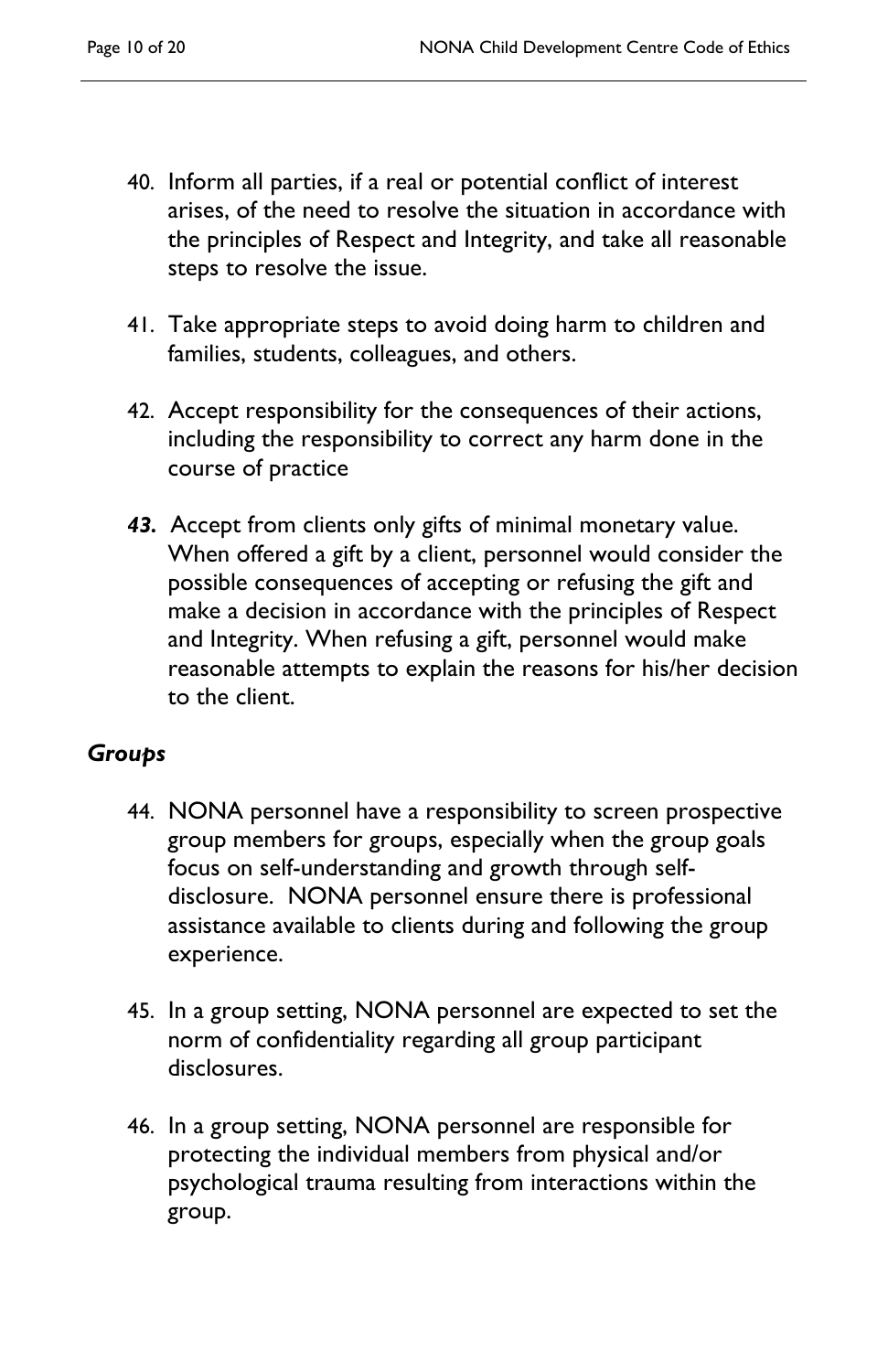47. In co-operation with group participants, NONA personnel are obligated to make clear the purposes, goals, techniques, rules of procedure, and any limitations that may affect the participants.

#### *Colleagues*

- 48. Ensure families and professionals work as a team for coordination and planning of services for children and youth.
- 49. Establish and maintain cooperative relationships with colleagues and other professionals providing service to children, youth and families.
- 50. Exercise care in expressing views on the disposition and professional conduct of colleagues.
- 51. Assume responsibility for the professional activities of students, volunteers and employees. This includes ensuring that students and volunteers identify their status to clients and others.

#### *Association*

- 52. Adhere to their job description and honour their work contract.
- 53. Be accountable and responsible to the Association for the efficient performance of duties.
- 54. Speak or act on behalf of the Association only when duly authorized and then to do so accurately.
- 55. Use with scrupulous regard and only for the purposes for which they are intended, the resources of the Association.
- 56. Provide services in a manner that protects the integrity and reputation of the employer.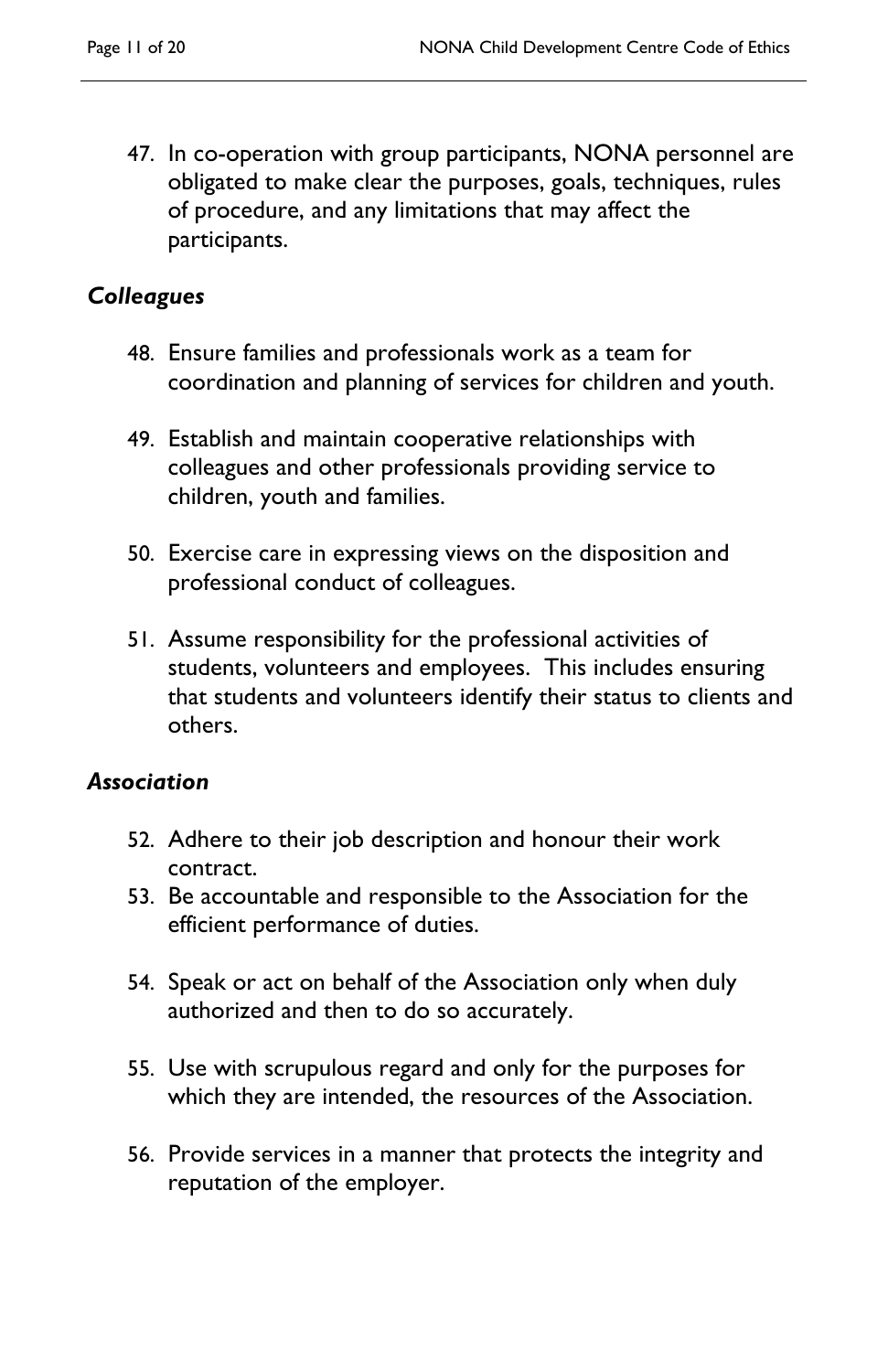#### *Community*

- 57. Abide by the laws of the society in which they work.
- 58. Convey respect for and abide by prevailing community mores, social customs, and cultural expectations in all activities, provided this does not contravene any of the ethical principles of this code.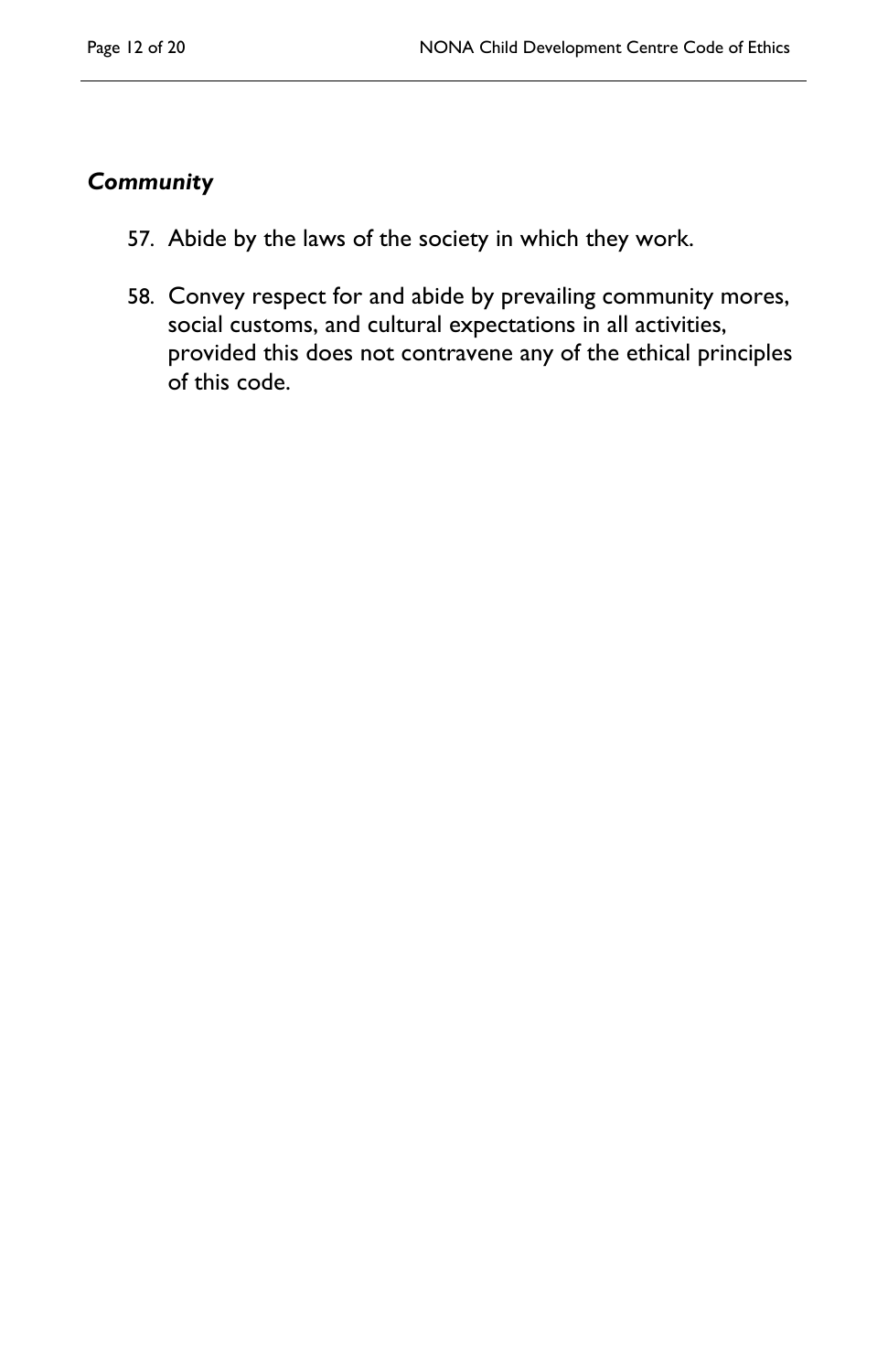# **PROFESSIONAL COMPETENCE**

NONA personnel will maintain high standards of competence and will work to improve professional practice by pursuing excellence in the areas of knowledge, ability, experience, and judgment. Personnel will:

## *Self Knowledge and Care*

- 59. Recognise critical self-reflection as an important part of professional development.
- 60. Evaluate how their experiences, attitudes, culture, beliefs, values, social context, individual differences, and stresses influence their interactions with others, and integrate this awareness into all efforts to benefit and not harm others.
- 61. Engage in self-care activities, which help to avoid any condition, which could result in impaired judgement and interfere with their ability to benefit and not harm others.
- 62. Seek help from appropriately qualified professionals for personal problems that adversely affect their service to families, society or their profession.

#### *Competence*

- 63. Through continuing education, keep professional knowledge up to date, and, where mandated, keep professional credentials (i.e. licensing requirements, certifications etc.) current.
- 64. Deliver services to the best of their ability in all situations.
- 65. Monitor and evaluate on an ongoing basis the effectiveness of services provided.
- 66. Provide only those services for which they are qualified or have established competence through adequate training and experience*..*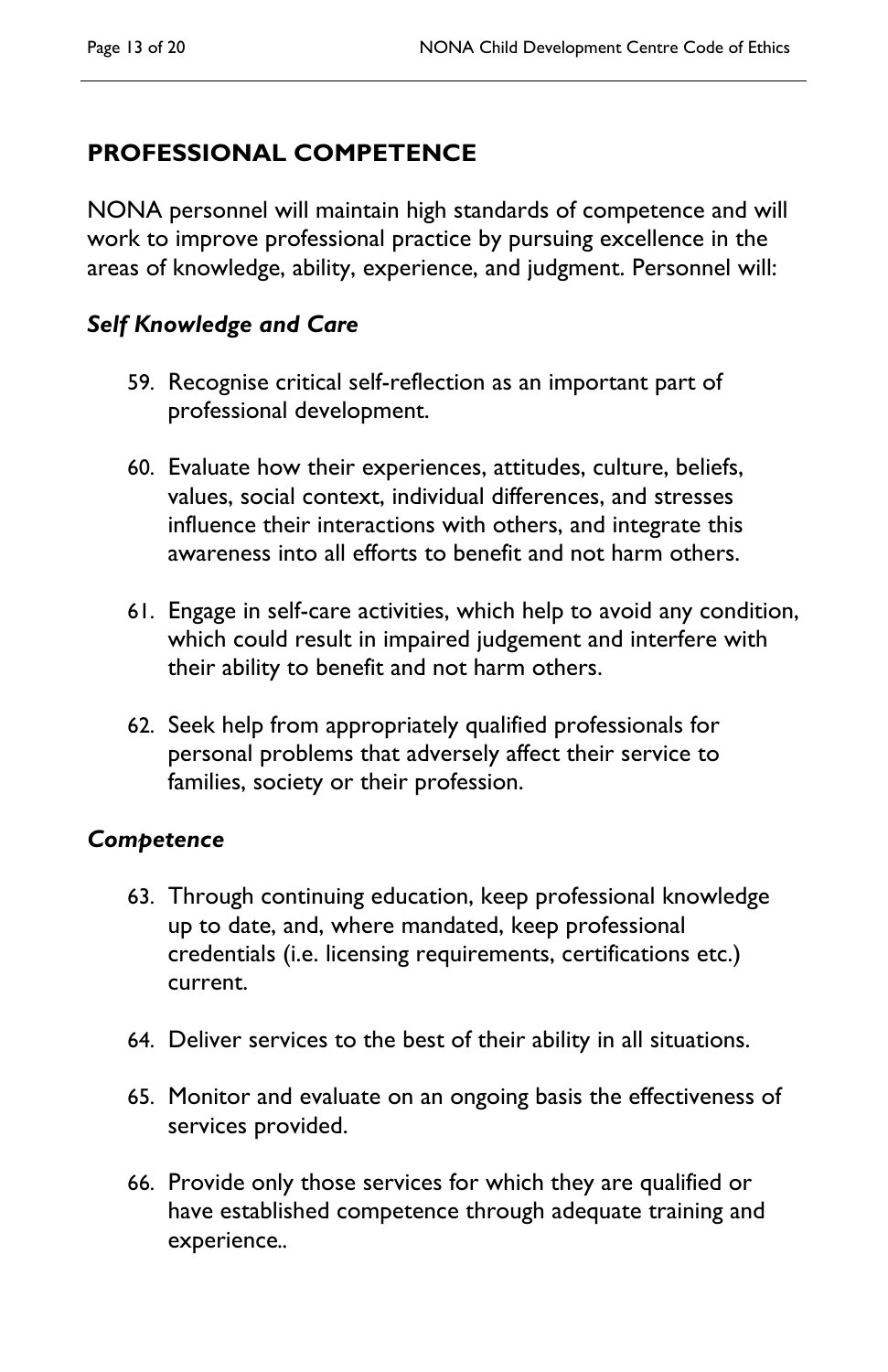- 67. Refer clients to other professionals either within or outside NONA when the client requires services that are beyond the competency of NONA staff.
- 68. Terminate an activity when it is clear that activity is more harmful than beneficial, or when the activity is no longer needed.
- 69. Stay appraised of any new policies or legislation, which are relevant to service provision.

### *Professional Development*

- 70. Promote the highest standard of practice by soliciting or providing peer consultation as required.
- 71. Participate in and contribute to continuing education and the professional growth of self and colleagues
- 72. Represent accurately their professions in all formal and informal public statements.

## *Ethical Research*

- 73. Design and conduct research in accordance with established ethical standards.
- 74. Establish, prior to participation, an agreement with research participants specifying the responsibilities and rights of those involved. Included is the client's right to withdraw from the research.
- 75. Not use persons of diminished capacity to give informed consent in research studies.
- 76. Avoid the use of deception in research.
- 77. Debrief research participants in such a way that the participants' knowledge is enhanced, and the participants have a sense of contribution to knowledge.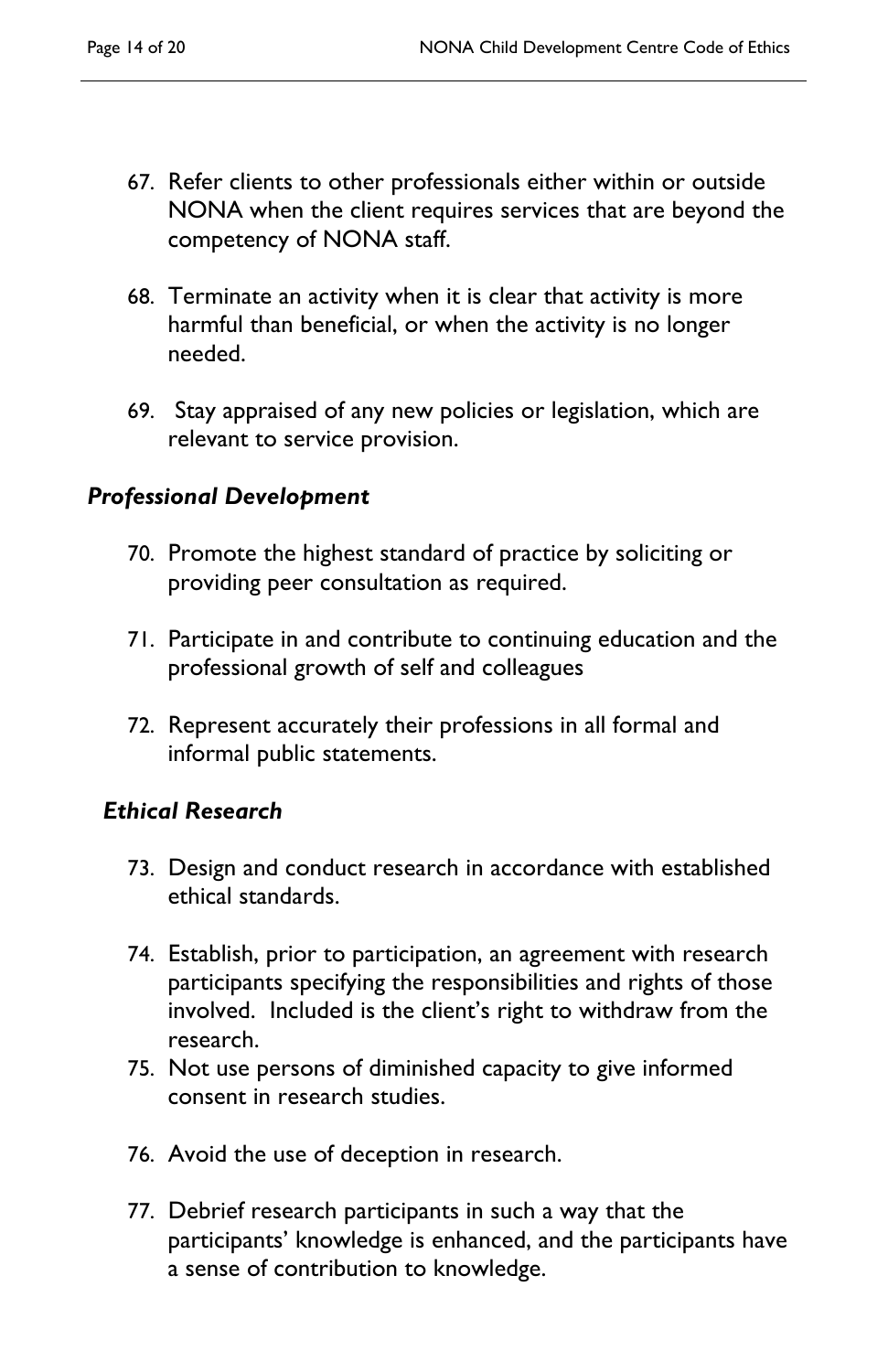## *Promoting ethical practice*

- 78. Help develop, promote, and participate in accountability processes and procedures related to their work.
- 79. Engage in regular monitoring, assessment, and reporting (e.g. through peer review, and in program reviews, case management reviews, and reports of one's own research) of their ethical practices and safeguards.
- 80. Consult with colleagues and /or the Ethics Review Committee if faced with an apparent conflict between keeping the law and following an ethical principle. In an emergency, seek consensus as to the most ethical course of action and the most responsible, knowledgeable, effective, and respectful way to carry it out.
- 81. Address *ones own personal* professional ethical dilemmas by consultation with colleagues and /or the Ethics Review Committee.
- 82. Recognise their duty to co-operate fully, if required, with the Ethics Review Committee.
- 83. Address concerns about the professional behaviour of a colleague, first to that person and attempt to solve the matter collegially, and if unsuccessful, present request in writing for a review of issue to the Code of Ethics Review Committee.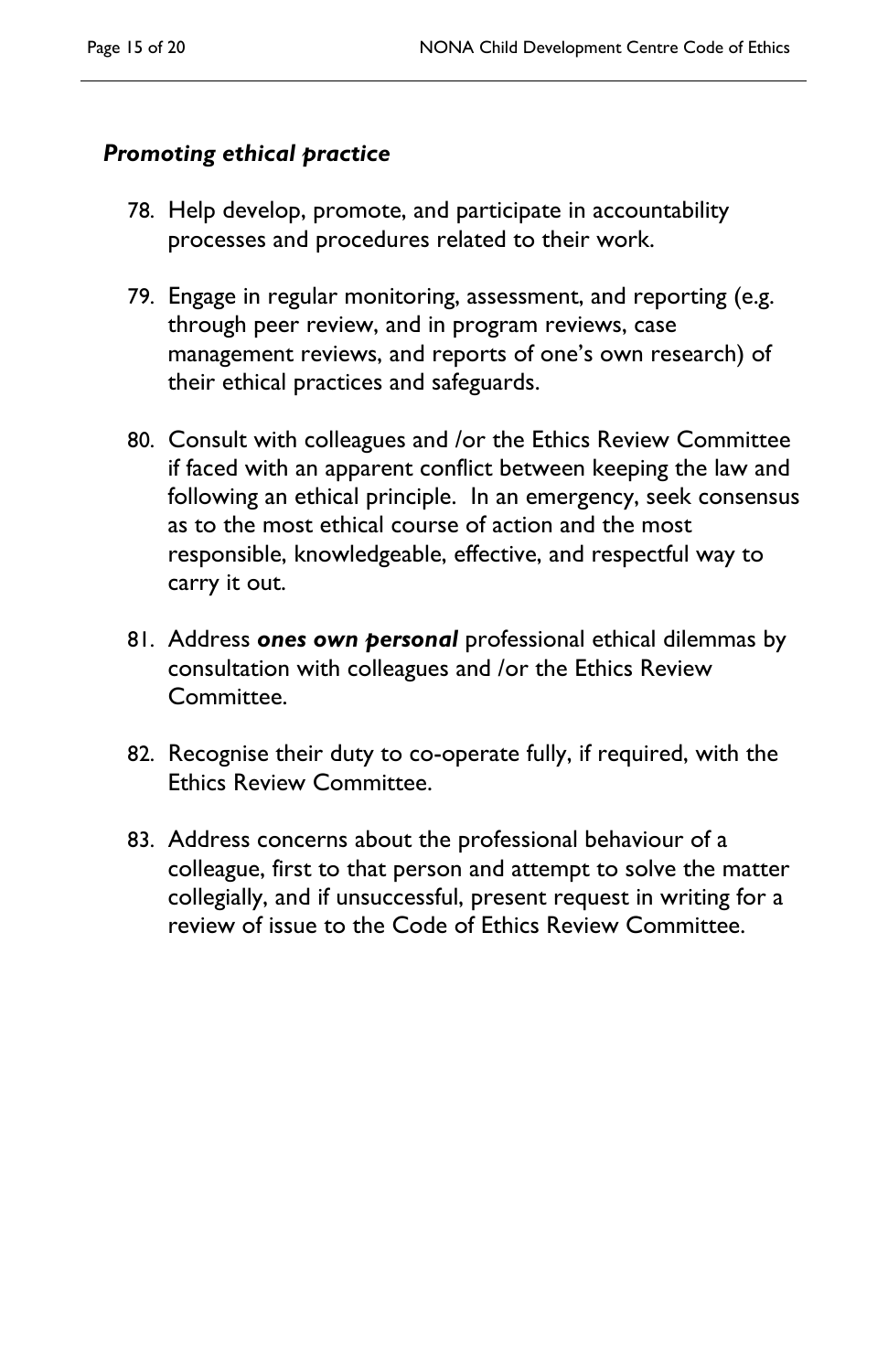# *Appendix 2:*

# **Steps in the Ethical Decision-Making Process (RADAR)**

# **STEP 1:** R Recognize the issue

- Gut feeling
- Little voice
- Feel unsure
- Recognize issue from the Code of Ethics

# **STEP 2:** A Analyze the options

- List individuals and /or groups involved or likely to be affected by issue
- Explore the rights and responsibilities of the individuals and/ or groups identified
- Analyse the likely short-term, ongoing and long-term risks and benefits for the individuals and/or groups identified.
- Review the Code
- Talk with your Supervisor

# **STEP 3:** D Develop a plan

- Develop a plan and a back up plan
- Talk with your Supervisor about it

## **STEP 4:** A Act according to your plan

## **STEP 5:** R Reflect on your decision

 Reflecting on your decision is an important part of the process. Take time to reflect on the situation; it is a good investment. Think about your choices in the situation. Consider what you would do in a similar situation if it arose in the future.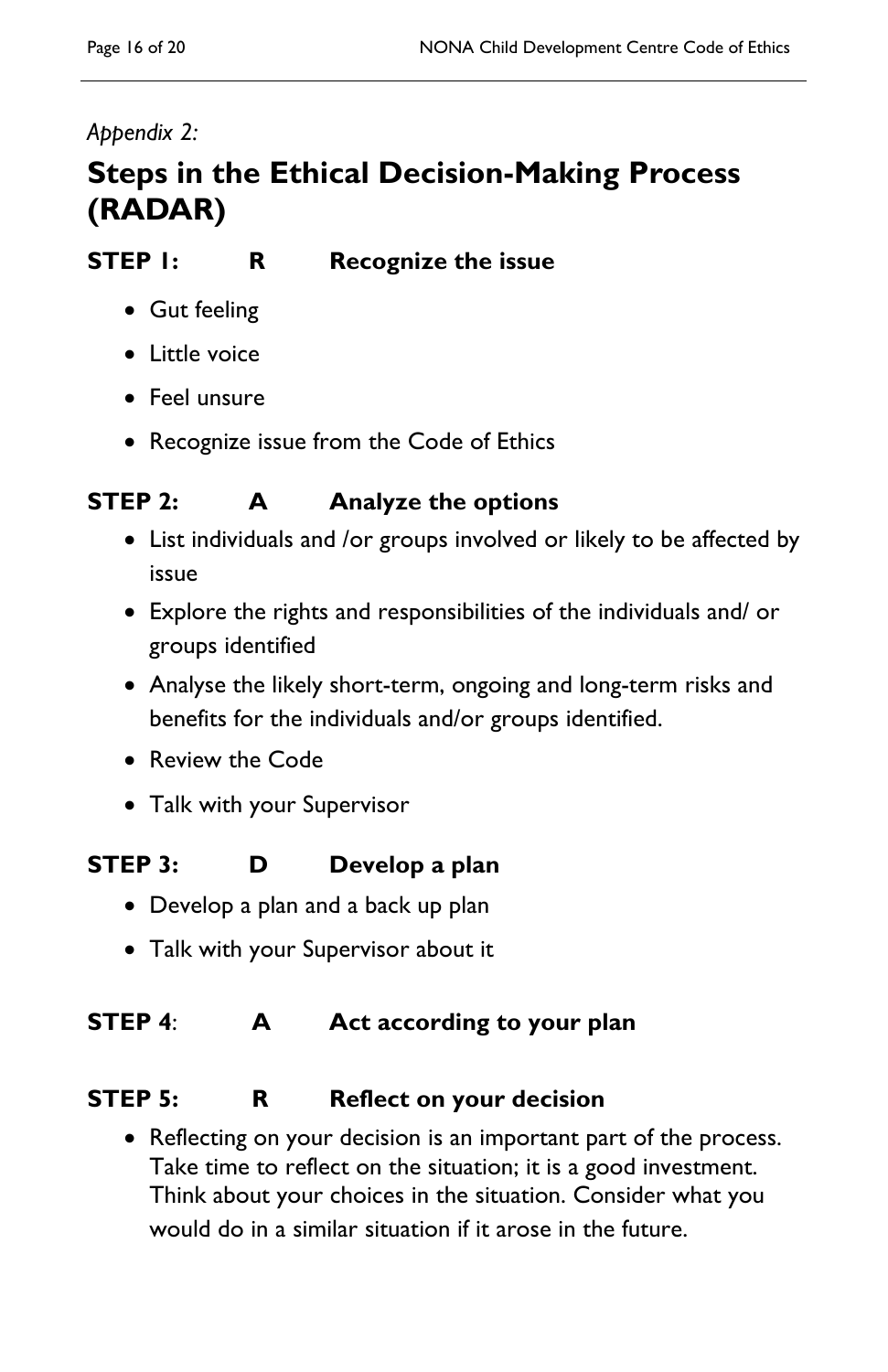## *Appendix 3*

# **Process to resolve any allegations of violation of the Code will be as follows:**

- 1. Concerned party or parties will first attempt to resolve the issue/s as per Principle 83 of Code of Ethics. Concerned party/ parties will follow Ethical Decision-Making Steps (appendix 1) as their model.
- 2. If unsuccessful, concerned party or parties will follow the steps outlined in the complaints policy and procedures.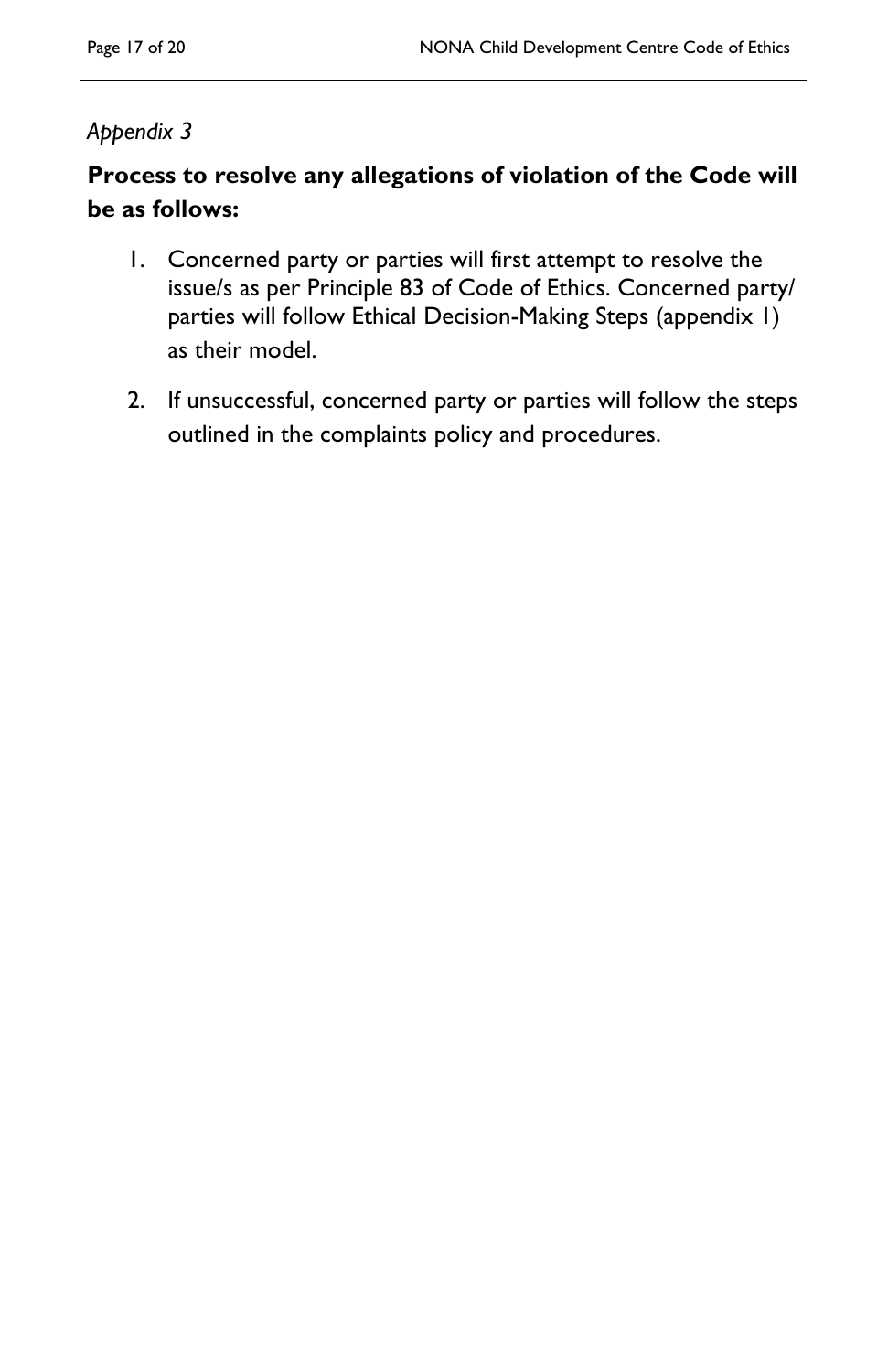## *Appendix 4*

# **How Would YOU Respond?**

Read the scenarios below, reflect on what the ethical issues might be, and think about how you might respond.

- 1. You are talking with a parent about her child's progress and an upcoming team meeting. During this conversation, the parent makes a request to have a specific co-worker involved in the team meeting. She also makes negative remarks about another co-worker and request no to have that particular person involved with her child. How do you respond?
- 2. You are talking with someone in the community and this person asks you about the programs offered at the Centre. He then asks you your opinion about other programs offered by different organizations in the community. How should you respond?
- 3. You are getting groceries at Safeway. You meet a grandparent, who then begins to ask questions concerning her grandchild. How should you respond?
- 4. You are at the mall in Kelowna on the weekend when you see one of your families. You are unsure if you should greet them or whether you should be discreet and walk by.
- 5. A parent mentions notices your co-worker wearing what she feels is inappropriate clothing. She mentions this to you. How do you respond?
- 6. Someone in the community approaches you about their observation that a co-worker of yours is performing their job poorly. How should you respond?
- 7. You are with a child during a community outing. A parent, visiting the same park that you are at with the child, asks you if he/she is your child. How do you respond?